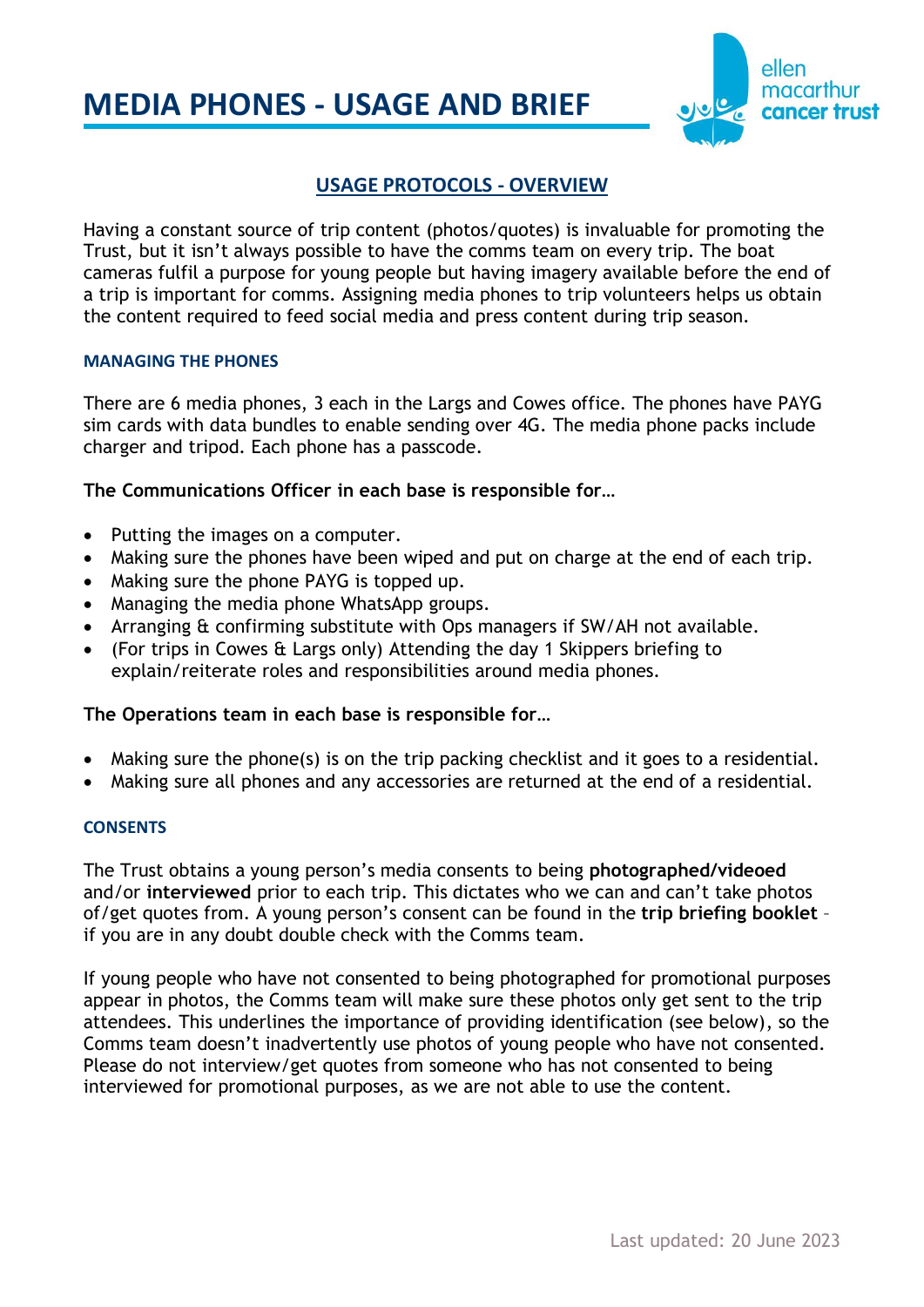# **USING THE MEDIA PHONES - PROCESS**

- This brief serves 2 purposes to obtain…
	- o Photos from all trips
	- $\circ$  Interviews from trips on which a comms person won't be present currently 8 x Residentials (U18 Water Park, U18 Prolific, U18 Longtown, U18 siblings, U18 Bradwell, U18 East Coast Cruising, U18 canal, O18 canal).
- There will be **1 phone per residential** and up to **2 phones per sailing trip**.
- The media phone should only come out up to a **maximum of 5x in a day** it must not become a distraction to the volunteer's primary role or young people's experience.
	- o The Trust Lead/Skipper has the veto on if they feel this is happening.
- The assigned volunteer(s) are the **only** people allowed to use the media phone (\*unless previously agreed with comms team for another purpose e.g. an Insta Live/takeover).

#### **TRIPS IN COWES AND LARGS (FIRST TIME & LONGER CRUISING)**

• The Communications Officer in each location is responsible for that site's phones.

## **Pre-trip**

- At the point of the young person boat allocation, the Comms Officer IDs and agrees the media phone volunteers (x2 per sailing trip) with the Ops Manager in each base
- Comms Officer to provide thorough email brief (with attached brief) as to role, content required, young person media permissions info, about WhatsApp group, etc.
- If the volunteer wishes to discuss further, a call can be done pre-trip or as part of the phone handover in Largs or Cowes.

# **Trip**

- The **Ops Managers/Trip Leads** are responsible for…
	- o Reinforcing media phones brief/usage during Skippers Briefing (supported by Comms Officers, who will attend briefings).
- The **Comms Officer** is responsible for…
	- $\circ$  Giving phone(s) to the assigned volunteer(s) on day 1 and them signing it out.
	- o Making sure the images have been cleared off each of the phones and the WhatsApp groups at the end of each trip.
	- o Making sure all phones (and any accessories) are ready for the start of the next trip, including that they are charged for day 1.

#### **FOR RESIDENTIAL / LONGER CRUISING TRIPS**

#### **Pre trip**

- The **Comms Officer** is responsible for…
	- o IDing x8 residential volunteers and agree with Ops Managers.
	- o Provide thorough email brief (with attached brief) as to role, content required, young person media permissions info, about WhatsApp group, etc.
	- o Pre-residentials starting (first 1 starts on Mon 25 July), host Zoom briefing/Q&A for selected media volunteer.
- The **Trip Assistants/Trip Admin** is responsible for…
	- o Ensuring the phone and accessories is packed and travels to the residential.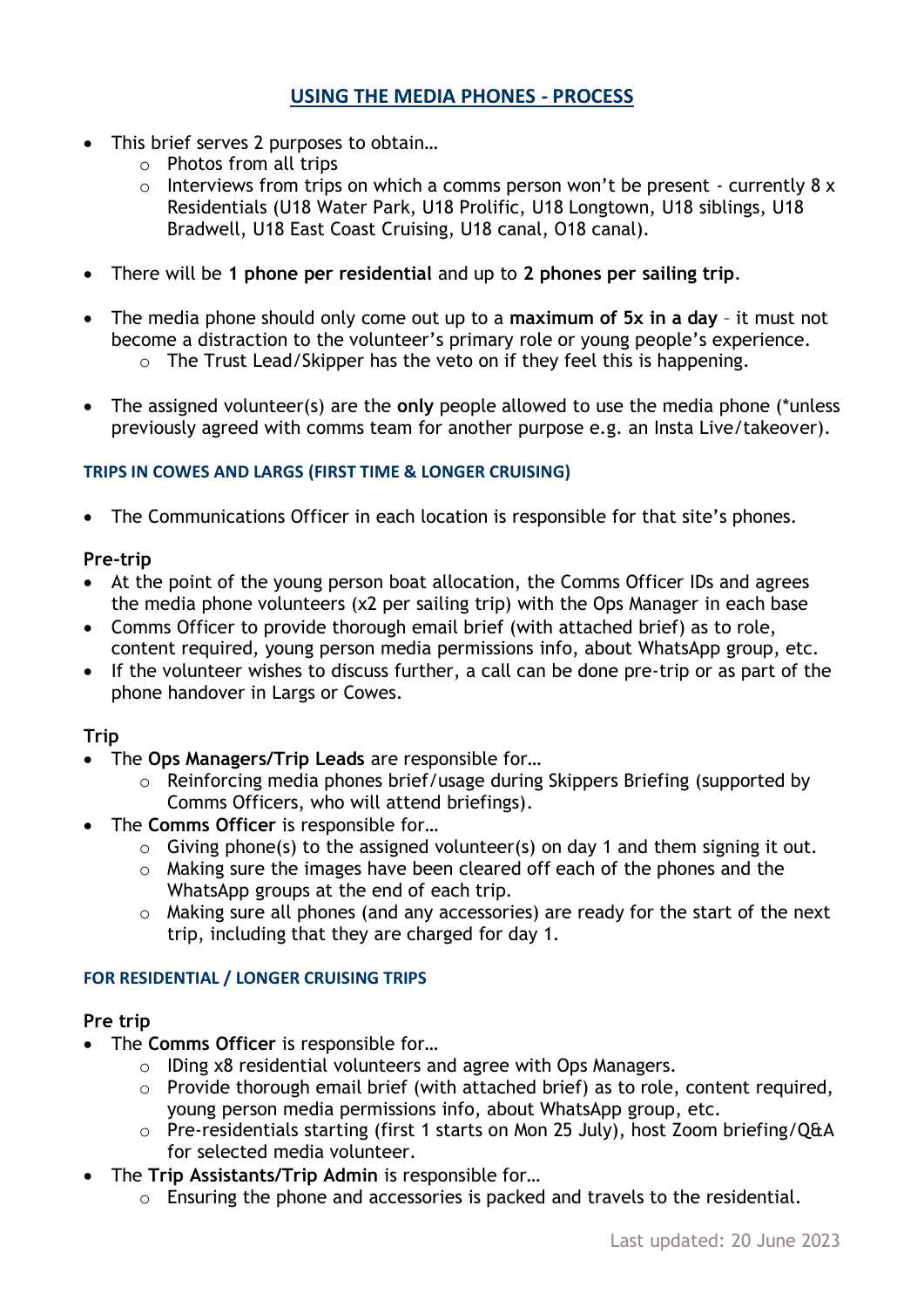# **CONTENT REQUIREMENTS – VOLUNTEER BRIEF**

#### **SAFEGUARDING**

Volunteers have permission to take photos of and record young people using this media phone only. You **must not** use your own personal phone.

- Volunteers on a **first time sailing/longer cruising trips**, you are responsible for…
	- o **photos/images** from boats/stopovers during trips only.
	- o liaising with the comms team and sending content as agreed (see below).
	- $\circ$  checking young people media consents (this can be found in the trip briefing booklet) – the comms team will double check this too before using the images.
	- $\circ$  charging the phone at the end of each day there are charging packs for boats
- Volunteers on **residential outdoor or sailing trips**, you are responsible for…
	- o both **trip photos/images & interviews**
	- $\circ$  liaising with the comms team and sending content as agreed (see below).
	- $\circ$  checking young people media consents (this can be found in the trip briefing booklet) – the comms team will double check this too before using the images.
	- o charging the phone at the end of each day there are charging packs for boats.
	- o packing the phone (and accessories) to be returned at the end of the trip.

**NOTE: Double check the media phone's charge** before you start collecting content – if there's been heavy usage they may need topped up during the day.

## **TAKING PHOTOS/IMAGES (ALL TRIPS)**

- Capture using phone's **Camera app**.
- Things to think about:
	- o **Look for fun** showcase magic of the Trust (games, water fights, smiles, etc)
	- o **Be representative** showcase the diverse range of young people the Trust supports from across the UK.
	- o **Variety of 'portrait' and 'landscape' images** don't be afraid to turn the phone around. We need both types of shots for all sorts of reasons.
	- o **Branding**  having our logo and the logos of our partners (inc. People's Postcode Lottery, Musto, Children in Need and Spinlock) in some photos is helpful.
	- o **Take wide and tight shots** don't take everything up-close or from a distance.
	- o **Respect privacy**  even if they have given consent, on any given day some people will not want their photos taken and that is okay.
- **ID'ing photos** without you to ID young people, it is hard to match faces to names. Don't ID every young person in every photo, but 1or 2 'ID photos' would be great.

#### **GETTING QUOTES/ DOING INTERVIEWS (RESIDENTIAL TRIPS ONLY) – \*audio only, not video**

From 5 young people over the course of the week.

**REMEMBER**: if the young person says something that worries you during the interview, refer to your safeguarding pocket guide/talk to the Trip Lead/Skipper.

- Record using phone's **Voice Memos app**.
- When this is open, you will see a record button press this and the recording starts.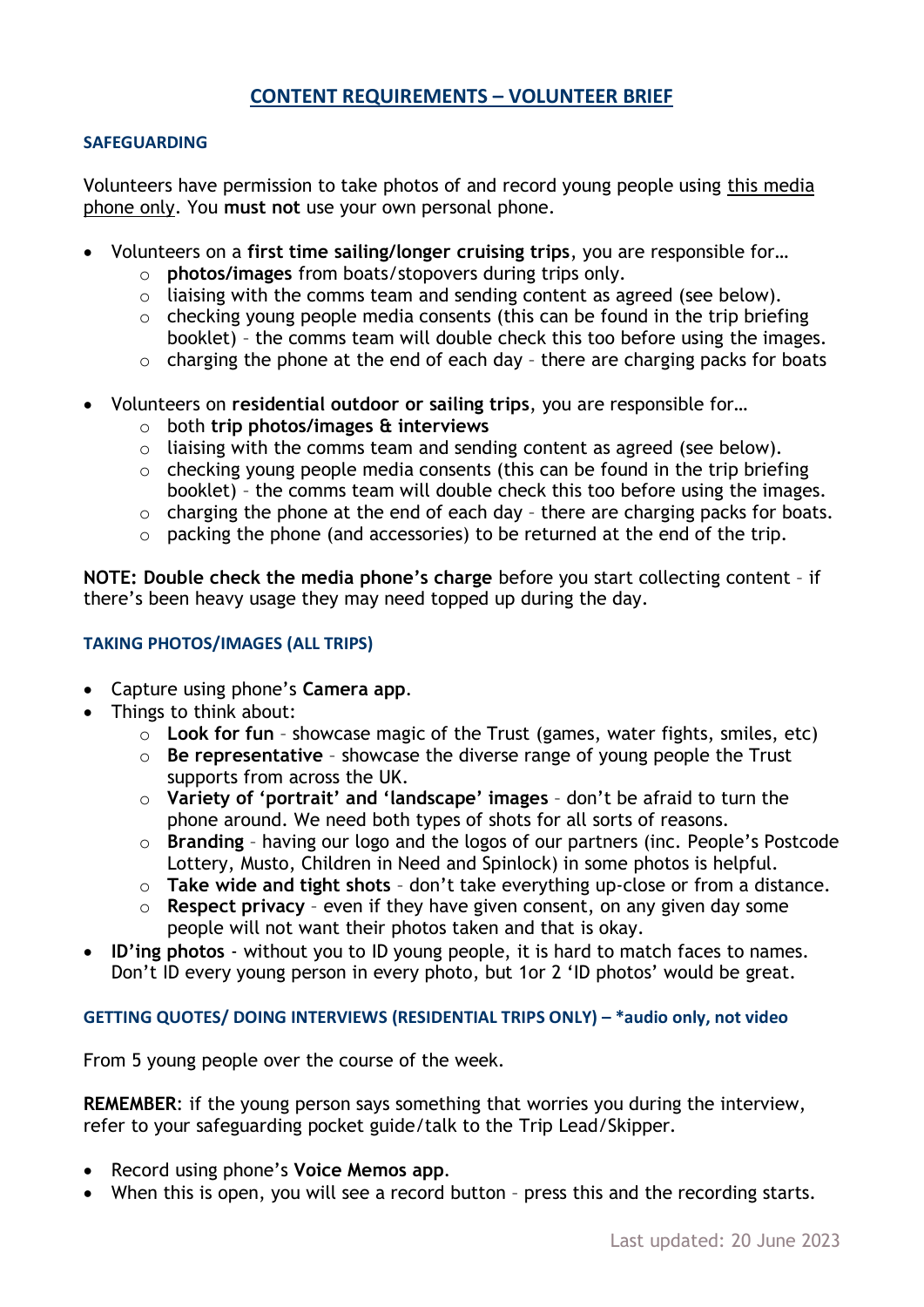- You are asked to record answers to a short set of questions (below) the questions aim to show the **DIFFERENCE** the Trust makes/the **IMPACT** the Trust has.
- When you press stop, it will save the recording.
- Save the recording with the young person's name
	- o press the 3 dots on the bottom left of the recording and select Edit Recording.
	- o Then press the recording's title to change it. Then press done.

We need to be able to ID the young person - make it clear who is talking, either i) on the recording itself, ii) in the recording's name, or iii) as a message with the recording.

# **Questions**

- The questions are not intended to cause any discomfort or be intrusive. If a young person does not wish to talk about something, that is perfectly fine.
- Asking these questions should not come at the expense of their enjoyment of the trip 5-10 minutes during a period of downtime is all you will need.
- **These questions are for guidance.** Listen to what they say and if they say something interesting/worth exploring further, ask a follow up question of your own.
- Feel free to ask the questions in whichever order seems most natural. While it will feel like an interview due to you asking them questions, make it conversational.

## Example questions:

- 1. How's your week been?
- 2. How does it feel to be back with the Trust again?
- 3. Why did you need the Trust after treatment?
- 4. Were there things you felt more able to do after your trip(s) you couldn't do before? (Ask 'what were they?' follow-up if they say yes but don't elaborate)
- 5. Why do you keep coming back to the Trust?
- 6. What kind of cancer did you have & what kind of impact did it have on your life?
- 7. What difference has the Trust made to your life?
- 8. Were you supported by TCT or Young Lives?
	- If yes, ask for details: what was the support like / name of TCT or YL worker?

9. Have you had any memorable conversations with volunteers, on this trip or another? 10.What's your highlight been?

#### **SENDING THE CONTENT**

Your media phone will have a WhatsApp group called 'Media Phone' plus a number.

# Sending photos and videos

- Go to Photos
- Press 'Select' in the top right-hand corner.
- Select all the photos/videos you want to share
- Press the share button (square with an arrow pointing upwards, usually bottom left)
- Scroll down and click 'Copy iCloud Link'.
- Open 'Media Phone' WhatsApp chat and click as if to type a message.
- An option to 'Paste' will appear click this and it will share the iCloud link. Hit send.
- Please do not send directly in the WhatsApp group images are lower quality.